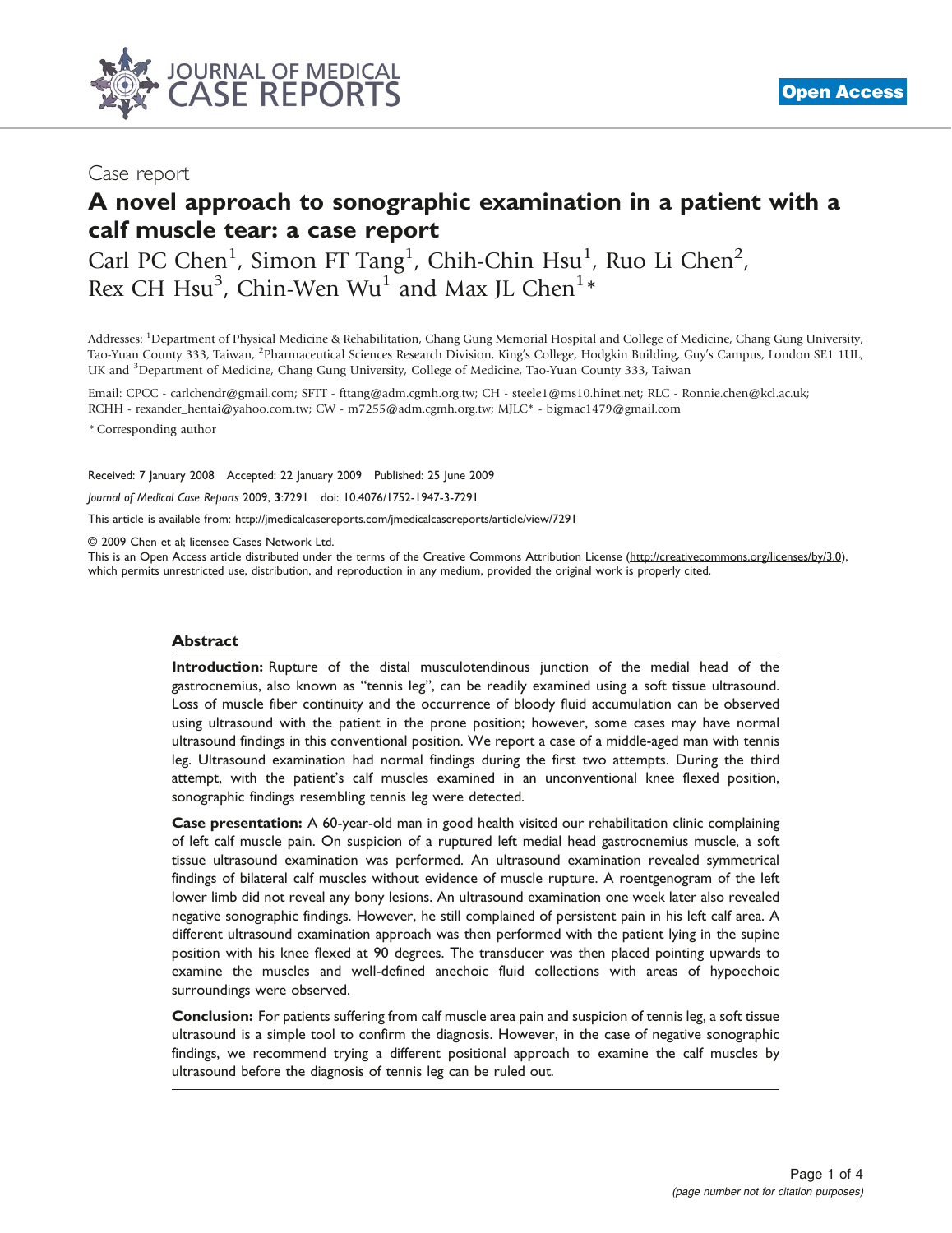#### Introduction

Rupture of the distal musculotendinous junction at the medial head of the gastrocnemius muscle is known as "tennis leg" [[1](#page-3-0),[2](#page-3-0)]. The occurrence of tennis leg is relatively common in athletes who perform sudden acceleration and deceleration maneuvers. The classic clinical manifestation of tennis leg is that of a middle-aged person who complains of acute sports–related pain in the middle portion of the calf muscle associated with a snapping sensation [[3](#page-3-0)]. Imaging tools such as computed tomography (CT), magnetic resonance imaging (MRI) and ultrasound (US) can be used for the diagnosis of tennis leg. Presently, US is most economical and has been used as the primary imaging technique for evaluating patients suffering from tennis leg and other muscle ruptures [\[1,4\]](#page-3-0).

When using US to examine patients suspected of having calf muscle strains, patients are usually placed in the prone position for better viewing of the longitudinal and transverse muscle planes (Figure 1) [[1](#page-3-0)]. Under US, rupture of the medial head of the gastrocnemius muscle can be observed as partial discontinuity of the muscle fibers or as a hyperechoic fluid collection between the gastrocnemius and soleus muscles [[1,2\]](#page-3-0). We present a case of a middleaged man with sudden onset of left calf muscle pain during rigorous steep mountain climbing. Conventional US examination in the prone position revealed normal sonographic findings. It was not until the third US examination in which a different approach was used to examine the calf muscles that a region of anechoic fluid accumulation was observed between the left gastrocnemius and soleus muscles.

#### Case presentation

A 60-year-old man in good health visited our rehabilitation clinic complaining of left calf pain. He visited our clinic 10 days after the sudden onset of pain at the left medial aspect of the posterior calf during rigorous steep mountain climbing. In his words, he felt that the onset of left calf pain was like "being hit by a 100-ton train". Under the impression of the possible rupture of the left medial head of the gastrocnemius muscle, US examination was prescribed.

With the patient in the prone position, US examination was performed by a clinician who was well trained in using soft tissue ultrasound. The SONOS 4500 (Philips Medical Systems, Andover, MA, USA) US machine and S12 5–12 MHz real-time linear–array transducer (Philips Medical Systems) were used to examine the patient. After careful examination, bilateral symmetrical sonographic findings of the calf muscles were noted without evidence of muscle ruptures. Roentgenogram of the left lower limb did not reveal any evidence of bony fractures.



Figure 1. Longitudinal US images of the medial head of the gastrocnemius muscle (G) and soleus (S) muscle. The patient was examined in the prone position.

The patient returned to the clinic one week later complaining that the pain in his left calf area persisted and could be further aggravated by tiptoeing and weight bearing maneuvers. Again, US examination in the prone position did not reveal any abnormal sonographic findings.

After two normal sonographic findings in the prone position, the examiner tried a different approach. The patient was placed in the supine position with his knees flexed at 90 degrees [\(Figure 2A](#page-2-0)). The transducer was then placed pointing upwards to examine the muscles. An area of well-defined anechoic fluid collection with hypoechoic surroundings was noted (see [Figure 2B](#page-2-0)). Under US guidance, a 21–gauge needle was inserted into the fluid collection area and 15 ml of serosanguinous fluid was aspirated ([Figure 3\)](#page-2-0). Dramatic pain relief was noted after aspiration. An elastic stocking was applied to his left calf area after aspiration and follow-up two weeks later did not reveal further fluid accumulations.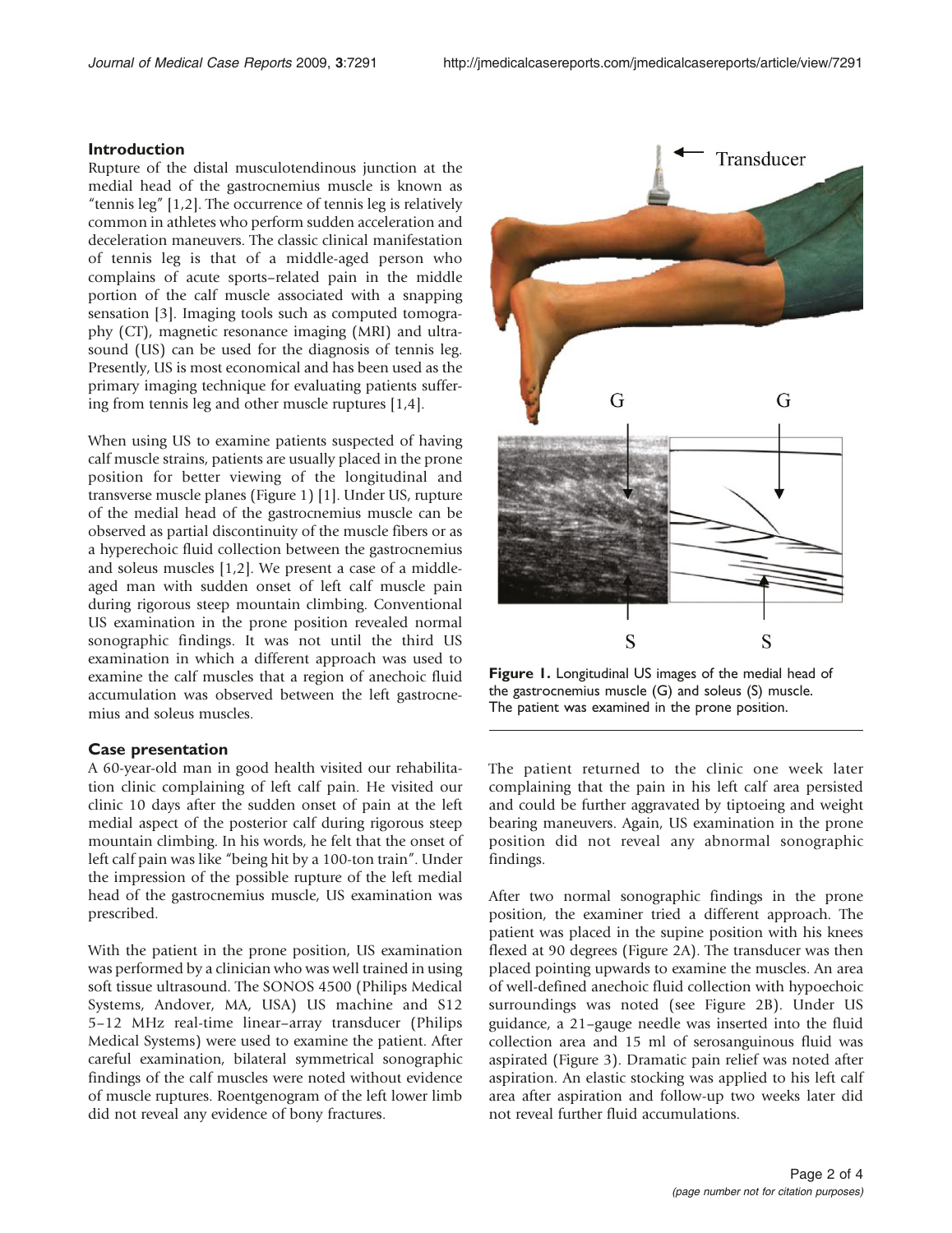<span id="page-2-0"></span>

 $\overline{A}$ 



Figure 2. (A) The patient was positioned in the supine position with the knee flexed at 90 degrees. The transducer was now pointing upwards to examine the calf muscles. (B) Longitudinal US image examined approximately 17 days after the initial injury revealed a well-defined anechoic fluid collection (grey arrow) site and some hypoechoic areas (dotted grey arrow).

#### **Discussion**

Tennis leg is a relatively common clinical condition in athletes [[1](#page-3-0),[2](#page-3-0),[3\]](#page-3-0). A sudden onset of pain is felt in the calf, and patients often experience an audible or palpable "pop" in the medial aspect of the posterior calf [\[1\]](#page-3-0). Some



Figure 3. US guidance of needle insertion for fluid aspiration.

patients also feel as if someone has kicked the back of their legs [[1](#page-3-0)]. Patients are usually injured during active plantar flexion of the foot and with simultaneous extension of the knee, which implies active contraction and passive stretching of the gastrocnemius muscle [[5](#page-3-0)], and this seems to be the cause of gastrocnemius muscle rupture in our patient. Our patient experienced sudden onset of severe pain in the left calf area during rigorous steep mountain climbing in which active contraction and passive stretching of the gastrocnemius muscle was believed to be actively involved.

Through scrupulous physical examination, the diagnosis of tennis leg can be easily confirmed. There is often a palpable defect in the medial belly of the gastrocnemius muscle just above the musculotendinous junction. Patients are frequently not able to perform a tip-toeing maneuver on the affected side and experience decreased power upon plantar flexion [\[1\]](#page-3-0). US is an effective tool to confirm the diagnosis. In fact, US is useful not only in the initial diagnostic stage, it is also an effective tool to monitor the treatment effectiveness and reparative processes related to tennis leg [[1](#page-3-0),[3](#page-3-0),[6\]](#page-3-0).

Surprisingly, the usual hyperechoic fluid accumulation noted during acute rupture of the gastrocnemius muscle was not observed by US in our patient in the prone position. Usually, a longitudinal US image of the calf area will reveal a hyperechoic fluid collection between the medial head of the gastrocnemius and soleus muscles during the acute stages of gastrocnemius muscle rupture. The hyperechoic fluid collection represents fresh blood [[1](#page-3-0)]. The reasons that fluid accumulation was not observed by US in our patient in the prone position may be due to:

1. Fluid or blood being dispersed in the lower limb compartments.

2. The degree of muscle tear was not severe enough at the initial stage to observe the partial discontinuity of the muscle fibers [[1](#page-3-0)].

3. The initial blood volume may have been interposed between the medial head of the gastrocnemius and soleus muscles and this may have been mistakenly interpreted as normal fibrous tissues [\[1](#page-3-0),[3](#page-3-0),[7](#page-3-0)].

With the patient in the supine position and with the knee flexed at 90 degrees, gravity may assist in accumulating all the fluid into one place, which can assist in the viewing of the fluid accumulation at the lesion site using US. Although we have reported only one case, this study may offer the crucial information that when rupture of the gastrocnemius is suspected, a different US examination approach can be applied if the conventional prone